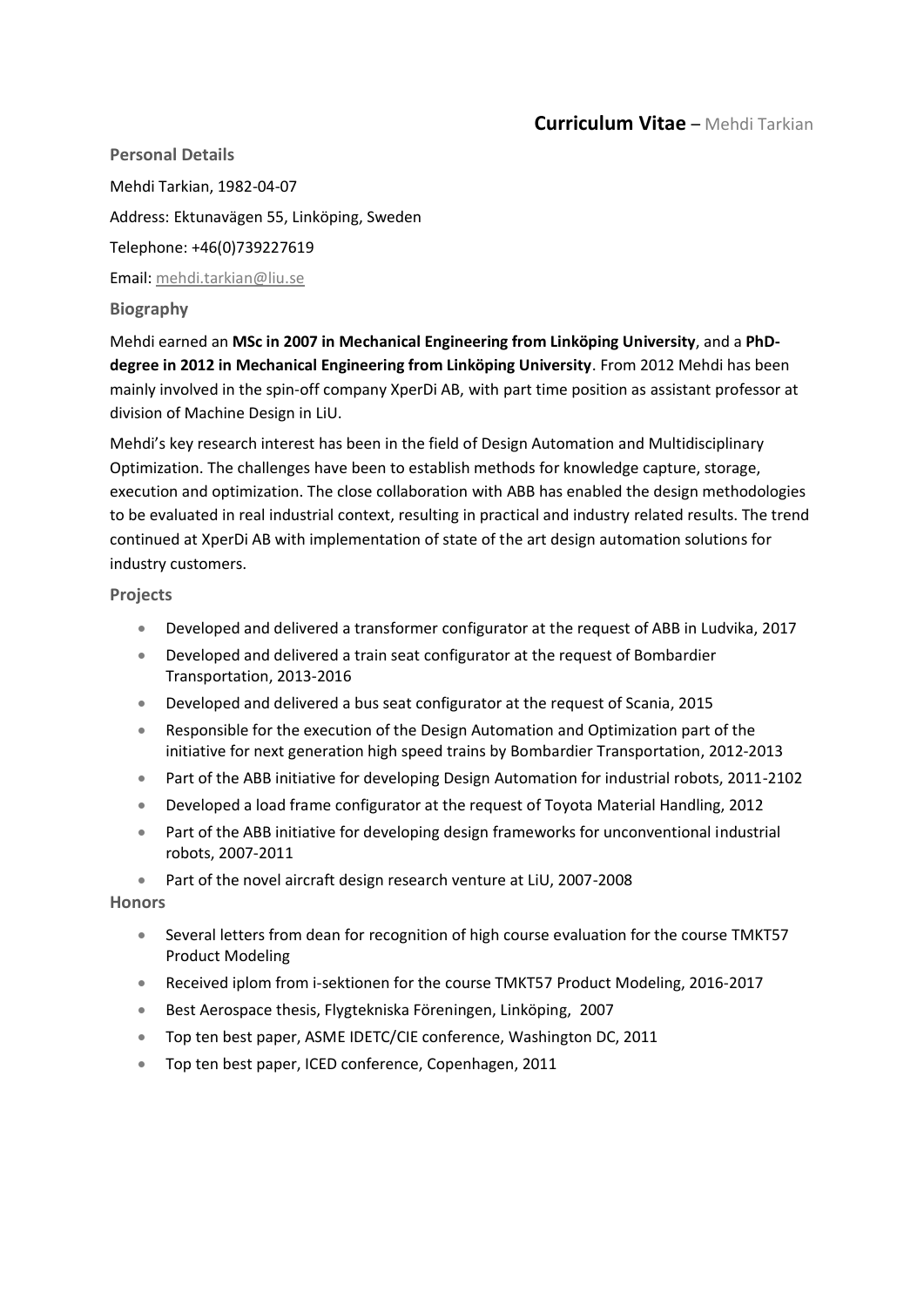**Academic Courses and Supervising**

- Co-developed and currently examiner for the Design Automation course **TMKT79**, Collaborative Multidisciplinary Design Optimization. The course has grown to 60 students in 2017 and the student ratings are constantly improving. Since 2014
- Co-developed and currently examiner for the Design Automation course **TMKT57**, Product Modeling. The course has more than 120 participants and receives above 4.0 student ratings since 2008
- Supervising PhD Student
	- o Co-supervised Edris Safavi (disputation 2016)
	- o Currently co-supervisor for 2 PhD-students
- Supervised more than 40 master theses
- Teaching:
	- o Design Methodology and Analysis **TMS18**, lab assistant, 2007-2008, Swedish
	- o Aircraft and Vehicle Design **TMAL02**, lab assistant, 2007-2008, English
	- o Aircraft Conceptual Design **TMAL51**, lab assistant, 2007-2009, English
	- o Machine Elements **TMKT39**, teacher, 2008-2010, Swedish
	- o Design Optimization **TMKT48**, lab assistant, 2009-2011, English
	- o Project Course **TMPM01**, project leader, 2009-2012, Swedish
	- o Product Modeling **TMKT57**, 2008-, English
	- o Collaborative Multidisciplinary Design Optimization **TMKT79**, 2014-, English

## **Publications**

## **Journals:**

- 1. Papageorgiou A., Tarkian M., Amadori K., Ölvander J., 2017, Multidisciplinary Optimization of Unmanned Aircraft Considering Radar Signature, Sensors, and Trajectory Constraints - Accepted for publication in AIAA Journal of Aircraft
- 2. Honarpardaz, M., Tarkian, M., Ölvander, J., Feng, X., 2017b. Experimental verification of design automation methods for robotic finger. Robot. Auton. Syst. 94, 89–101. doi:10.1016/j.robot.2017.04.011
- 3. Honarpardaz, M., Tarkian, M., Ölvander, J., Feng, X., 2017a. Finger design automation for industrial robot grippers: A review. Robot. Auton. Syst. 87, 104–119. doi:10.1016/j.robot.2016.10.003
- 4. Safavi E., Tarkian M., Ölvander J., Najafabadi H. N. and Chaitanya M. V., "Implementation of collaborative multidisciplinary design optimization for conceptual design of a complex engineering product", Journal of Concurrent Engineering doi:10.1177/1063293X16661224 first published on August 1, 2016.
- 5. Safavi E., Tarkian M., Gavel H. and Ölvander J. "Collaborative multidisciplinary design optimization: A framework applied on aircraft conceptual system design", Journal of Concurrent Engineering, 23: 236-249, doi:10.1177/1063293X15587020, first published on June 3, 2015.
- 6. Tarkian, M., Persson, J., Ölvander, J., Feng, X., "Multidisciplinary Design Optimization of Modular Industrial Robots by Utilizing High Level CAD templates", Journal of Mechanical Design, http://dx.doi.org/10.1115/1.4007697, 2012.
- 7. Amadori, K., Tarkian, M., Ölvander, J., Krus, P., "Flexible and Robust CAD Models for Design Automation", Advanced Engineering Informatics. 2012;26(2):180-95

## **Conferences:**